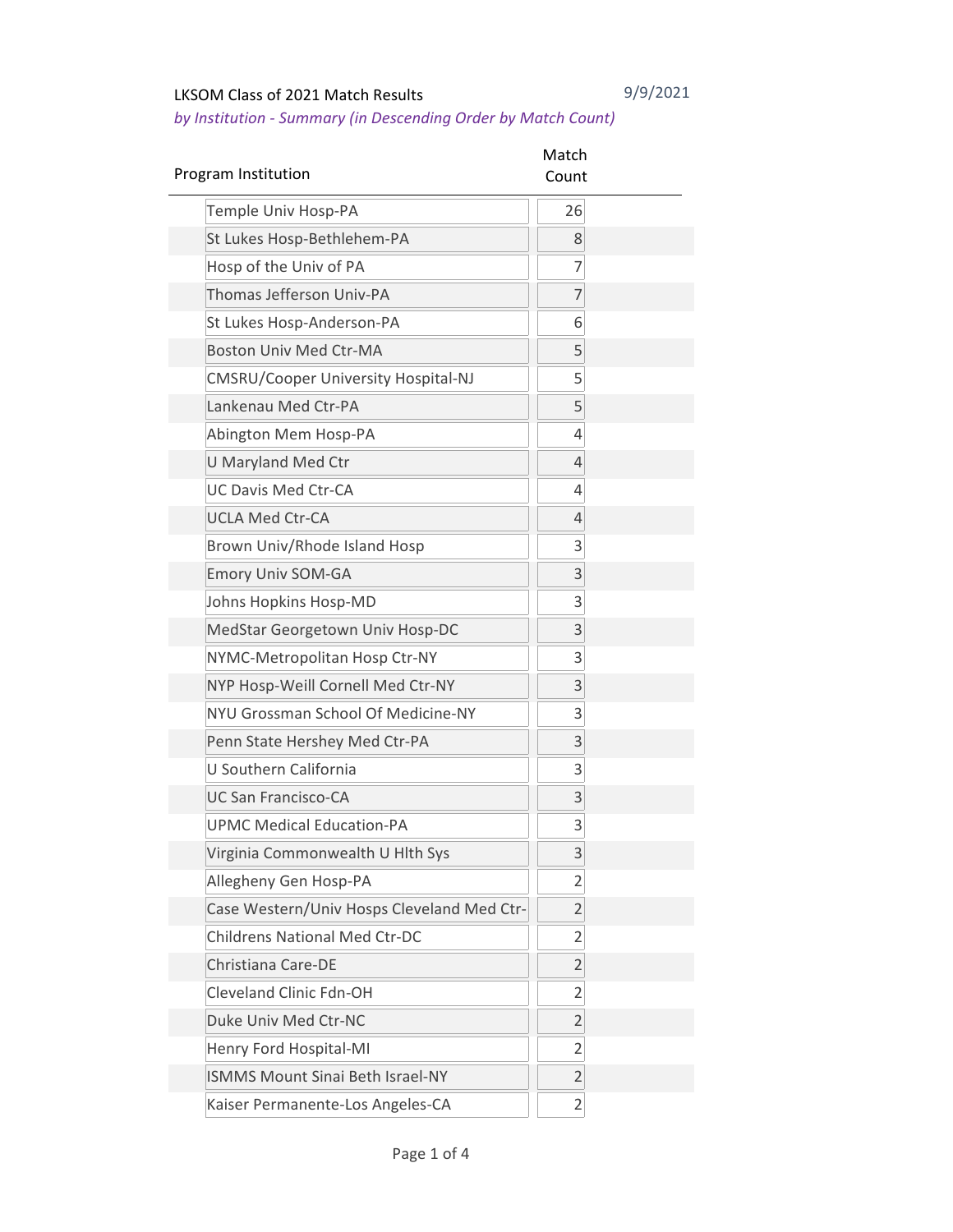| Program Institution                    | Match<br>Count |
|----------------------------------------|----------------|
| Lancaster Gen Hosp-PA                  | $\overline{2}$ |
| Medical University of SC               | $\overline{2}$ |
| Rutgers-R W Johnson Medical School-NJ  | $\overline{2}$ |
| U Colorado SOM-Denver                  | $\overline{2}$ |
| U Massachusetts Med School             | $\overline{2}$ |
| U Rochester/Strong Memorial-NY         | $\overline{2}$ |
| U Tennessee Health Sci Ctr-Memphis     | $\overline{2}$ |
| <b>UC Irvine Med Ctr-CA</b>            | $\overline{2}$ |
| Univ of Chicago Med Ctr-IL             | $\overline{2}$ |
| Albert Einstein Med Ctr-PA             | $\overline{1}$ |
| Atlanta Med Ctr-GA                     | $\overline{1}$ |
| Aventura Hospital-FL                   | $\overline{1}$ |
| <b>BI Deaconess Med Ctr-MA</b>         | $\mathbf{1}$   |
| <b>Baylor Coll Med-Houston-TX</b>      | $\overline{1}$ |
| Case Western/MetroHealth Med Ctr-OH    | $\overline{1}$ |
| Childrens Hosp-Philadelphia-PA         | $\overline{1}$ |
| Cincinnati Childrens Hosp Med Ctr-OH   | $\overline{1}$ |
| Crozer-Chester Med Ctr-PA              | $\overline{1}$ |
| Dignity Methodist Hosp-Sacramento-CA   | $\overline{1}$ |
| Geisinger Health System-PA             | $\overline{1}$ |
| George Washington Univ-DC              | $\mathbf{1}$   |
| Harvard Spaulding Rehab Hosp-MA        | $\overline{1}$ |
| <b>ISMMS Mount Sinai Hospital-NY</b>   | $\mathbf 1$    |
| Jefferson Med Coll/duPont Childrens-PA | 1              |
| JFK Med Ctr-NJ                         | $\mathbf{1}$   |
| Johns Hopkins/Bayview-MD               | $\mathbf{1}$   |
| Kaiser Permanente-Fontana-CA           | $\mathbf{1}$   |
| Kaiser Permanente-Oakland-CA           | $\mathbf{1}$   |
| Kaiser Permanente-Riverside-CA         | $\mathbf{1}$   |
| Kaiser Permanente-Santa Clara-CA       | $\mathbf{1}$   |
| Kaiser Permanente-SF-CA                | $\mathbf 1$    |
| <b>Keck Medicine-CA</b>                | $\mathbf 1$    |
| Lahey Clinic-MA                        | $\mathbf{1}$   |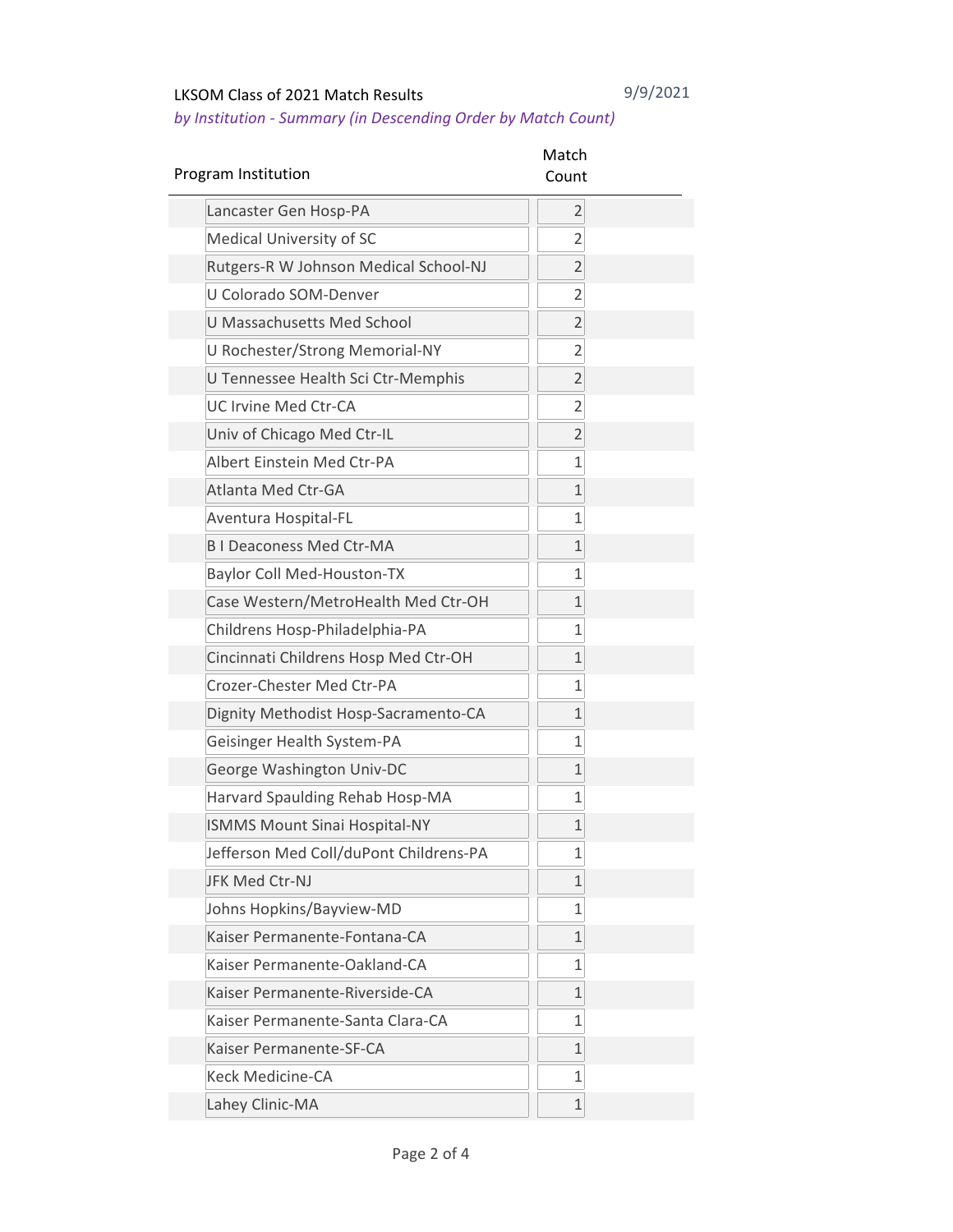| Program Institution                   | Match<br>Count |  |
|---------------------------------------|----------------|--|
| Lakeside Med Ctr-FL                   | $\mathbf 1$    |  |
| LSUHSC-Shreveport-LA                  | $\overline{1}$ |  |
| Massachusetts Gen Hosp                | 1              |  |
| Medical College of Georgia            | $\overline{1}$ |  |
| Memorial Healthcare System-FL         | $\overline{1}$ |  |
| Montefiore Med Ctr/Einstein-NY        | $\mathbf 1$    |  |
| <b>Nuvance Health-NY</b>              | $\overline{1}$ |  |
| NYP Hosp-Columbia Univ Med Ctr-NY     | $\mathbf{1}$   |  |
| Ocean Med Ctr-NJ                      | $\overline{1}$ |  |
| Pennsylvania Hospital                 | $\mathbf{1}$   |  |
| Rutgers-New Jersey Medical School     | $\overline{1}$ |  |
| Rutgers-Newark Beth Israel Med Ctr-NJ | $\mathbf{1}$   |  |
| Santa Clara Valley Med Ctr-CA         | $\overline{1}$ |  |
| <b>SUNY HSC Brooklyn-NY</b>           | $\mathbf{1}$   |  |
| Sutter Med Ctr of Santa Rosa-CA       | 1              |  |
| Tower Health/Reading Hospital-PA      | $\mathbf{1}$   |  |
| <b>Tufts Medical Center-MA</b>        | $\mathbf{1}$   |  |
| Tulane Univ SOM-LA                    | $\mathbf{1}$   |  |
| U Arizona COM-Tucson                  | $\mathbf{1}$   |  |
| U Connecticut School of Medicine      | $\mathbf{1}$   |  |
| U Illinois COM-Chicago                | $\mathbf{1}$   |  |
| U Kansas SOM-Kansas City              | $\mathbf{1}$   |  |
| U Nevada Las Vegas SOM                | 1              |  |
| <b>U New Mexico SOM</b>               | 1              |  |
| U North Carolina Hospitals            | 1              |  |
| U Washington Affil Hosps              | $\mathbf 1$    |  |
| UC San Diego Med Ctr-CA               | $\mathbf 1$    |  |
| <b>UPMC McKeesport-PA</b>             | $\mathbf 1$    |  |
| <b>UPMC Mercy Hospital-PA</b>         | $\mathbf 1$    |  |
| <b>UPMC Pinnacle Hospitals-PA</b>     | $\mathbf 1$    |  |
| UPMC Presbyterian Shadyside-PA        | 1              |  |
| <b>UPMC St Margaret-PA</b>            | $\mathbf 1$    |  |
| Valley Childrens Healthcare-CA        | 1              |  |